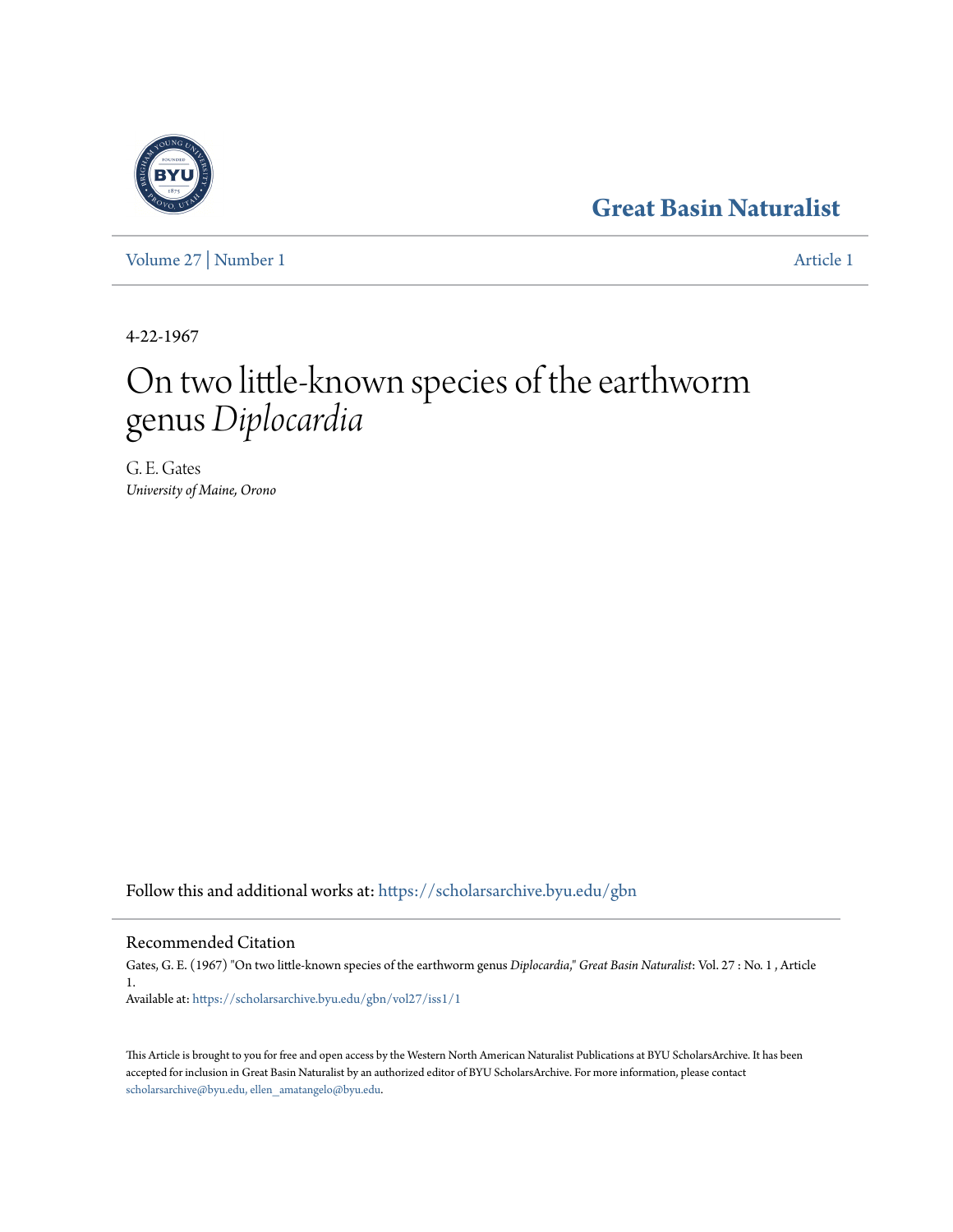## MUS. COMP. Z The Great Basin Naturalist

PUBLISHED AT PROVO, UTAH BY Brigham Young University

 $\rm V_{OLUME}$  XXVII April 22, 1967 W6<sup>J</sup>IYERSITV

HARVARD

#### ON TWO LITTLE-KNOWN SPECIES OF THE EARTHWORM GENUS DIPLOCARDIA'

#### G. E. Gates-

Few zoologists realize how little is known about the earthworms of North America. An erroneous assumption that their distributions in the United States are adequately characterized certainly seems to have been involved in some recent zoogeographical discussions.

During the last <sup>16</sup> or so years, Professor D Elden Beck of the Department of Zoology and Entomology, Brigham Young University. Provo. Utah, has been collecting earthworms on his travels through various states from Maine to California. Those collections eventually will provide information about some of the many areas with unknown faunas. A series from a single site provides the basis for much of this first report on the "Beck" material.

That series is of interest for two reasons: (1) It provides the first record of an earthworm from the state of New Mexico. (2) The species is native, not exotic as is each of the three hitherto reported from the adjacent state of Arizona.

A single specimen of the same species from Wisconsin, under different circumstances, could have been of equal interest. However, it is noteworthy that only two megadrile taxa had been reported from Wisconsin hitherto. Alltolobophora turgida Eisen, 1874, recorded by Ude in 1885, could have been any one or more of three dif ferent species. Another. Sparganophilus eiseni Smith. 1885, was recorded by Hague from the state as long ago as 1923.

No single species was added to the short list of Arizona earth worms since 1900. Fortunately, Professor Beck has interested Professor T. W. Barrett of Arizona State University. Tempe, in adding to our limited knowledge of the area. As a result of Professor Barrett's early collecting, it is now possible, for the first time, to record a North American native from Arizona.

#### Diplocardia verrucosa Ude

1895. Diplocardia verrucosa Ude, Zoologischer Anzeiger, 18:339. (Type locality, Omaha. Nebraska. Types in the Zool. Mus., Hamburg, Germany.)

<sup>1</sup> . I'rom research financed by the National Science Foundation. 1. University of Maine, Orono.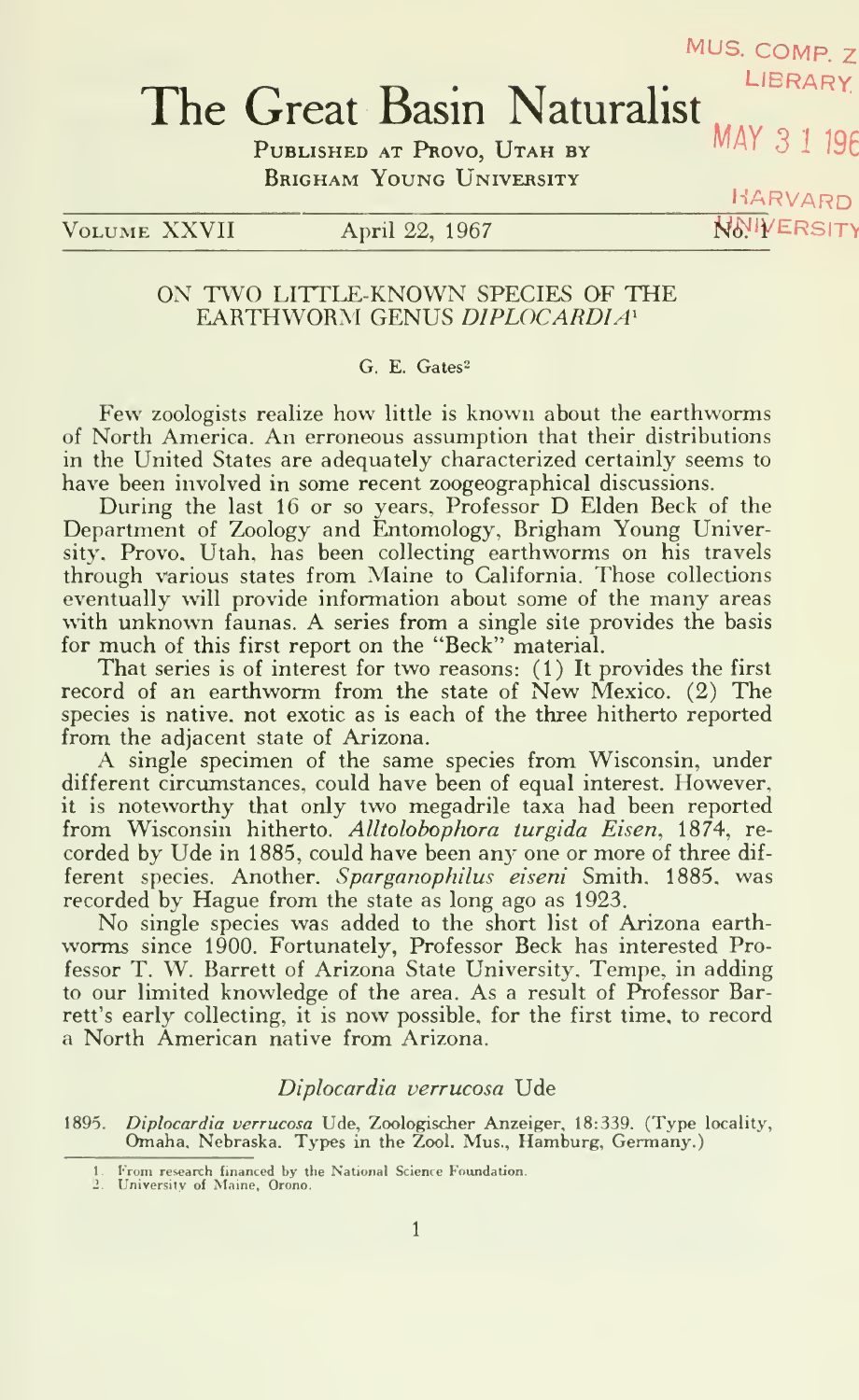1962. Diplocardia verrucosa Murchie, Ohio Journal of Science, 62:185. (Two subspecies recognized after examination of a '"syntype" and other speci mens. )

Habitat.—New Mexico (Hidalgo County). Rodeo, six inches below the surface in sticky, black, gumbo-like soil under a rank growth of Russian thistle, February 27, 1966, 1  $( + 16 \text{ mostly i}$ nile and <sup>10</sup> fragments?) -0-30. D E. Beck.

Wisconsin (Dane County). Between Arena and Mazomanie, damp, willow, swamp loam. September 22, 1963, 0-0-1. Christina Hobby.

External Characteristics.—Size, <sup>80</sup> by <sup>4</sup> mm. (Wisconsin), to 107 by <sup>3</sup> mm. (New Mexico, but softened). Undisturbed speci mens in the soil, according to Professor Beck, reached a length of six inches. Segments, 118 (Wisconsin). Color, white, clitellum yellowish brown. Prostomium, epilobous; tongue narrowing to a point, or open, with a transverse furrow slightly behind anterior margin of the peristomium. Secondary annulation, one presetal and one postsetal secondary furrow present per segment beginning with v or vi. Setae, small, retracted; follicles not visible in coelomic cavities, AB ca.  $=$  CD, little difference in sizes of BC and AA or BC  $\lt A\text{A}$ (Wisconsin),  $\overline{DD}$  ca. =  $\frac{1}{2}$  C. a,b/xix, xxi penial, a,b/xviii lacking. Nephropores, inconspicuous whenever distinguishable at or slightly above  $\overline{D}$  and so in a single rank on each side of the body. First dorsal pore, at 9/10 (1 specimen). 10/11 (9, including Wisconsin),  $?11/12$  (2),  $11/12$  (3).

Spermathecal pores, transverse slits (New Mexico), small, but obviously larger than the other genital apertures, superficial, at or close to A, just behind intersegmental furrows 7/8 and 8/9. Centered around each spermathecal pore (New Mexico) is <sup>a</sup> small circular area of slight tumescence. Female pores, paired, anteromedian to  $a$ , in some New Mexico specimens within <sup>a</sup> single small field lacking clitellar coloration. Seminal grooves, broad and shallow, nearly straight, in AB between eq/xix and eq/xxi. Male pores, each on <sup>a</sup> tiny spheroidal protuberance from bottom of seminal groove, at or immedately behind probable level of 19/20. Two follicle apertures are present at each end of a seminal groove, sometimes definitely not within the grooves. The body wall seems to be slightly thick ened ventrally in xix-xxi, but aside from the grooves there is no specially characterized male field (New Mexico). The ventral region between grooves of the Wisconsin worm is slightly tumescent and after staining seemed to contain three pairs of slight cir cular tumescences. Clitellum, saddle-shaped (all), extending down to  $B$  (Wisconsin), nearly to mV (all New Mexico), reaching into xiii and xix (Wisconsin), in xii-xix (1), xiii-xix (28),xiii-xx (1), lack ing ventrally in xix or xix-xx.

Genital markings, lacking (all New Mexico specimens). Each marking of the Wisconsin worm has <sup>a</sup> circular area of translucence surrounded by a broad rim of slight epidermal tumescence so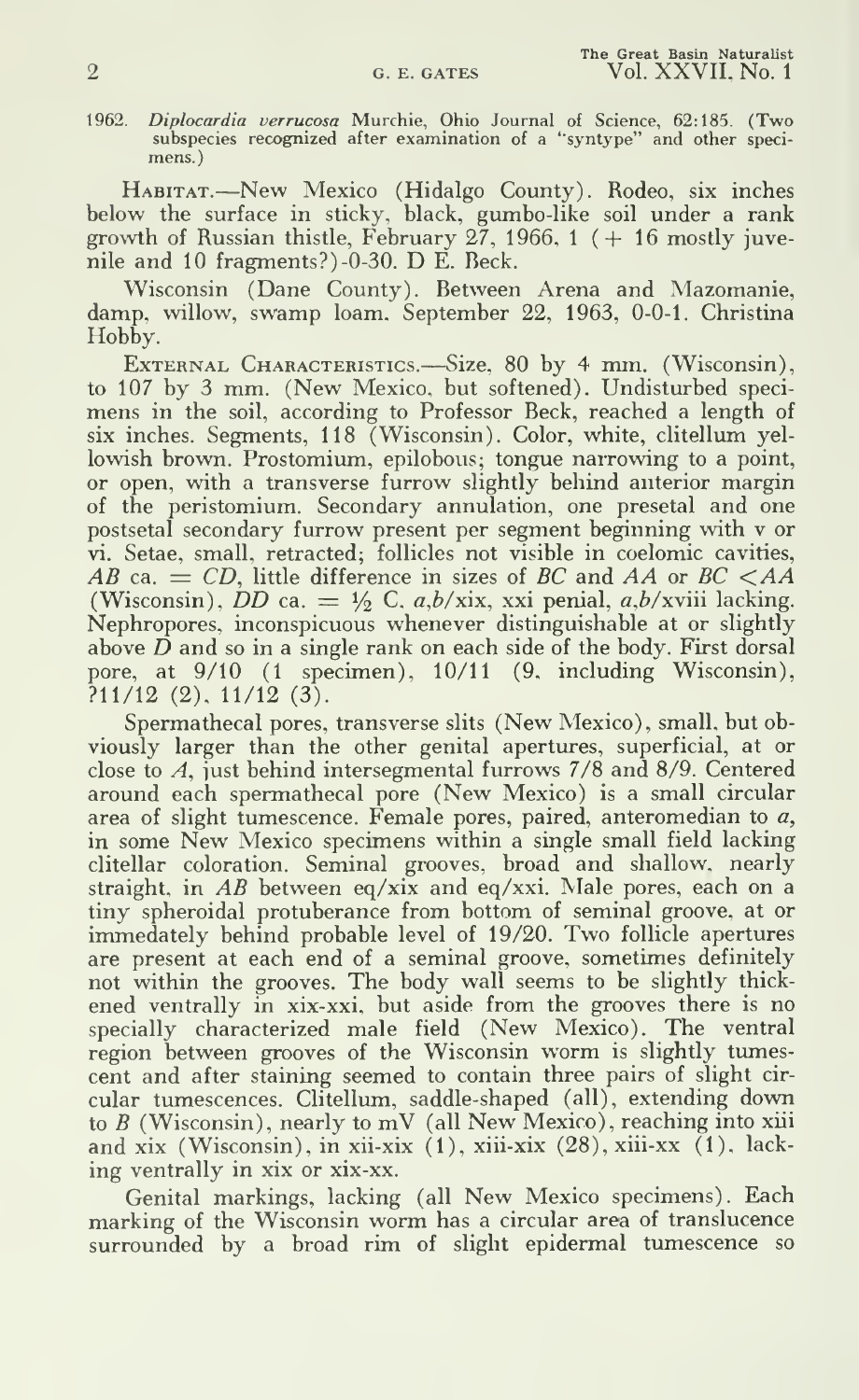shaped that the marking has a circular to shortly and transversely elliptical shape. Markings, usually paired but not median when single, usually in the region of  $\overline{AB}$  or centered there. Locations, only approximate because of invisibility of intersegmental furrows in some areas. 8/9, postsetal in ix, x. (in x on left side only and centered at  $A$ ), 10/11 just lateral to  $B$ , presetal in xviii, xix, postsetal in xxi, xxii, xxiii, perhaps also in xxiv but there tumescence slight and no translucence is recognizable.

Internal Anatomy.—Septa, 4/5 membranous, 5/6 muscular and translucent, 6/7-8/9 (Wisconsin) thickly muscular, thickness of  $9/10-12/13$  decreasing posteriorly,  $6/7-12/13$  (New Mexico) slightly muscularized. The usual subpharyngeal and subesophageal horizontal mesenteries are present. Pigment, none visible in sec tions through the body wall. A special mid-dorsal, longitudinal muscle band is present from the region of 10/11 to the hind end. Pharyngeal glands, confined to region in front of 4/5.

Gizzards, rather weak, in v-vi (11). Calciferous glands and lamellae, lacking. Esophagus (Wisconsin) not especially wide in any segment, with a ventral typhlosole and numerous, low, closely crowded nonlamelliform vertical ridges in x-xiii. Intestinal origin, New Mexico). Such variation seemed unusual. After determining intestinal origin in the eight specimens, the other two New Mexico worms were reexamined. An esophageal valve was unrecognizable. The gut in xvi-xvii certainly was grossly distended by the ingesta. Condition does not permit determination of the nature of the tissues in the region in question. Typhlosole, beginning in the region of xx-xxi. relatively fairly high, simply lamelliform, ending abruptly in the 87th segment (Wisconsin).

Dorsal blood vessel, single from the periproct to region of iii where it passes under the brain and bifurcates (Wisconsin). The branches shortly attenuate to invisibility. Ventral trunk, complete. Supra -esophageal trunk, at least in part empty and extent not determinable. Extra -esophageal trunks, median to hearts, close to or on the gut in vii-xiii. Posterior lateroparietal trunks, no trace recognized though probably present. Subneural trunk, unrecognizable throughout and probably lacking. Hearts, of vii-ix (perhaps also of x) lateral, of xi-xii probably latero-esophageal. Last pair of hearts, in xii (11). A large, looped vessel from the dorsal trunk passes down to the ventral parietes on each side of the body and just in front of each septum in the intestinal region. A short, trans parent thread sometimes seems to connect such a segmental vessel to the ventral trunk.

Nephridia, present from ii, without recognizable vesicles, small, simple, investing peritoneal cells not distended, funnels about at A, ducts passing into parietes at  $D$  gap in the musculature.

Seminal vesicles, medium-sized, acinous, in ix and xii; the anterior pair sometimes with several fairly large lobes, the posterior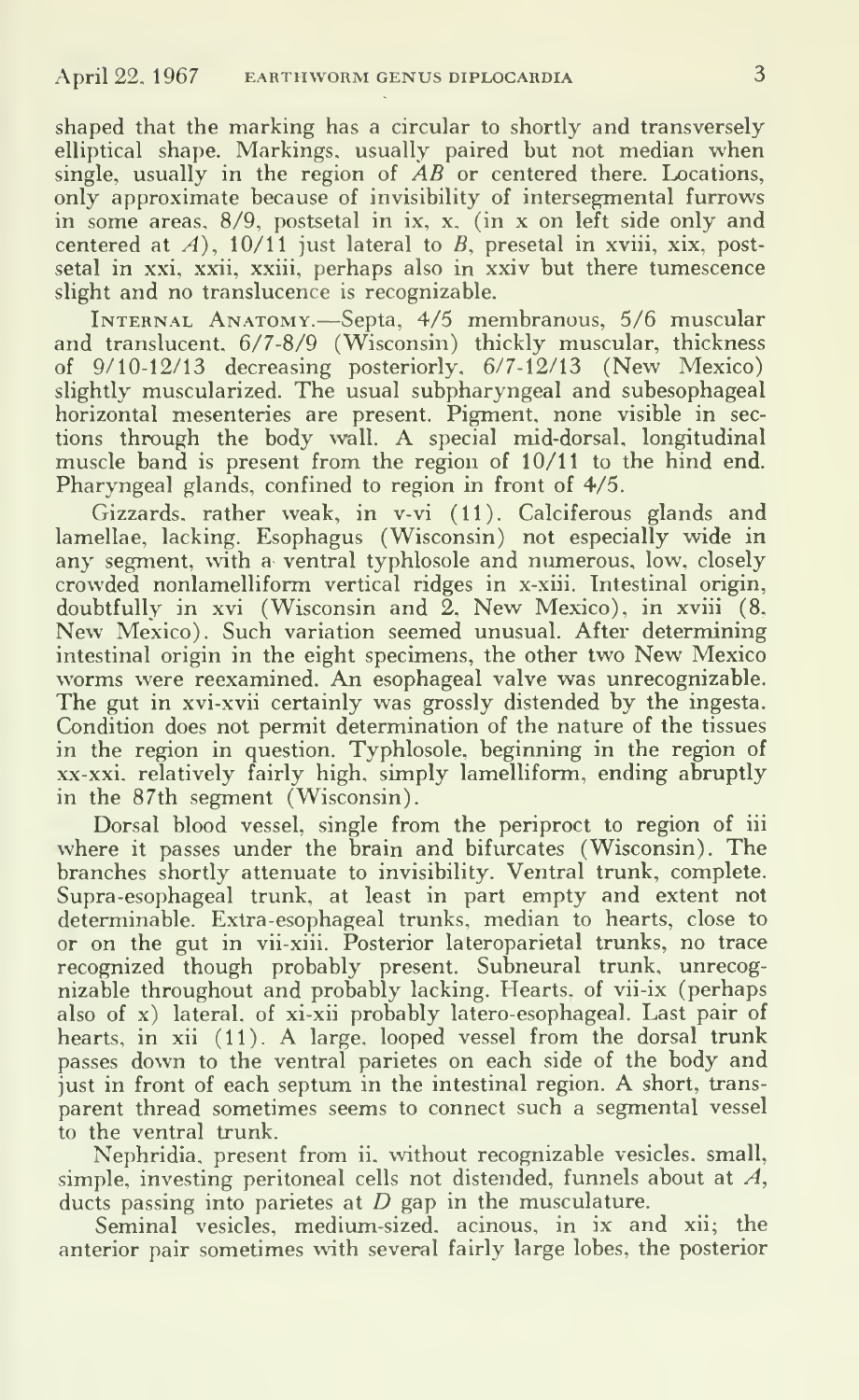pair sometimes with more but smaller lobes. Sperm ducts, without epididymis, coming into contact in xiii, at least through xviii not united, in xix just lateral to prostatic ducts, not traceable to the male pores. Prostates, large, in some or all of xiii-xxiv, once reaching into xxviii, to <sup>15</sup> mm. long and 0.5 mm. thick. Prostatic ducts, only a little thicker than the slender penisetal follicles, without muscular sheen,  $2+$  mm. long (Wisconsin),  $1+$  mm. long (New Mexico). Diagonal muscles in region of the male field (New Mexico) are few and weak. Penisetal follicles, shorter than the prostatic ducts, do protrude slightly into coelomic cavities.

Spermathecae, small to medium sized, ampullae empty and strongly contracted (Wisconsin), large and reaching to the dorsal parietes (New Mexico). Ducts, slender and shorter than the ampullae. Diverticulum, approximately discoidal, vertically placed, with a row of seminal chambers somewhat like the teeth of a comb, opening into the duct just below the ampulla. As so described, the diverticulum looks much the same as in various other species of Diplocardia. However, in present specimens of verrucosa, as well as in various congeners, individual organs often deviate more or less widely from the norm described above. Thus, the seminal chambers may not be in <sup>a</sup> row but arranged in an arborescent pattern. The organ may be more or less deeply bi-, tri-, or quadrilobed or otherwise. One lobe may be much larger than the others and without iridescence. The bottom of each of several New Mexico ampullae was occupied by a flat and markedly iridescent disc. That material is continuous with the contents of diverticular seminal chambers. Obviously the seminal chambers did not have space enough to hold all of the seminal fluid.

Follicles of  $a$  and  $b$  setae of viii-x are just visible in the parietes and probably do not contain specially enlarged and modified ( copulatory) setae.

Ovaries, fan-shaped, each with several egg-strings, which are short (New Mexico) or long (Wisconsin). Ovisacs, small, in xiv (Wisconsin).

REPRODUCTION.—Iridescence on male funnels is brilliant and indicative of massive production and aggregation of sperm. Irides cence also is obvious in spermathecal diverticula, proving that copulation had been completed. Accordingly, and in absence of any definite evidence to the contrary, reproduction can be assumed to be amphimictic.

Ingesta.—Very fine-grained, black (Wisconsin) or red (New Mexico) earth in which few plant fragments were recognizable. The species appears to be geophagous.

Parasites.—Coelomic cavities of posteriormost segments (Wisconsin) were filled with spheroidal cysts. Nematodes and other foreign organisms were not seen.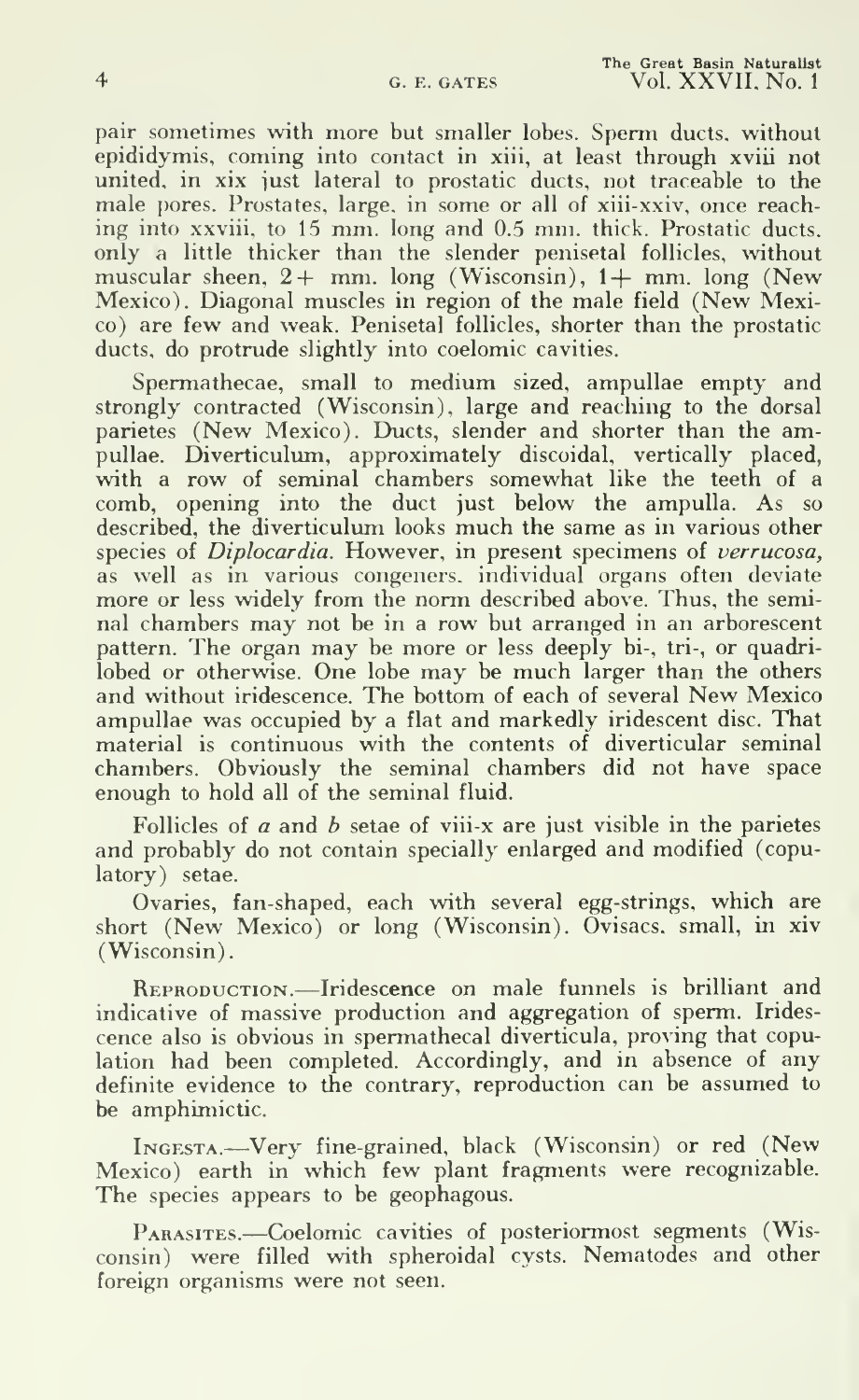Systematics.—The two subspecies are distinguished from each other by situation of ventral boundary of the clitellum, location of spermathecal pores, shape of seminal grooves, and patterns of genital-marking location. The Wisconsin worm has genital markings as do both subspecies, is more like the Oklahoma subspecies, recta, as regards clitellar boundaries and spermathecal pore locations. New Mexico worms also have the *recta* location of spermathecal pores but a *verrucosa* clitellar boundary and are distinguished from both subspecies by absence of genital markings as well as by a more posterior intestinal origin.

REMARKS.—One fourth of the area of Wisconsin is a major part of some 15,000 square miles that until recently was called the Driftless Area. The name indicated a belief that the region had not been glaciated during the Quaternary. A much better chance of survival would seem to have been provided earthworms by such an area than by the possibly bare. mountain-peak nunataks on which living organisms sometimes are thought to have survived through Ice Age millennia. Collections eventually procured for the author from the Driftless Area contained only one specimen of <sup>a</sup> native American species. Any importance that individual might have had was dissipated by geologists who found that all of Wisconsin had been covered by ice. Although the glaciation of the region in question is described as light, earthworms are unlikely to have survived therein.

D. verrucosa is. of course, endemic somewhere in America though iust where still is to be determined. No information is available as to self-migration rate of any diplocardia. There is, however, no good reason for believing sufficient time has been available for migration to Wisconsin from well below the southern limit of the ice sheet. Presence in Wisconsin then is due to transportation and probably by man since the first European settlement. Else where *D. verrucosa* has been recorded from Lake St. Marys, Ohio (a single specimen), central Illinois (where Harman. 1960. found it in 16 counties), Omaha (Nebraska), and two counties in Oklahoma. The Ohio site, as also all Illinois sites, is within the glaciated area. Introduction to Ohio and to Nebraska is anticipated. Unfortunately, our knowledge of Illinois earthworms dates only from 1885, but even so. introduction to central Illinois does not seem impossible or even improbable. Certainly there seems to be no reason at present for suspecting introduction by man to the two Oklahoma counties.

The other distributional discontinuity may at first seem suggestive of human introduction to New Mexico. However, the paucity of information about the earthworms of an area extending from central Texas to the Pacific Ocean at present contraindicates any such conclusion. Also, very much more needs to be learned about distributions within the diplocardian refugium. Texas straight east to the Atlantic Ocean.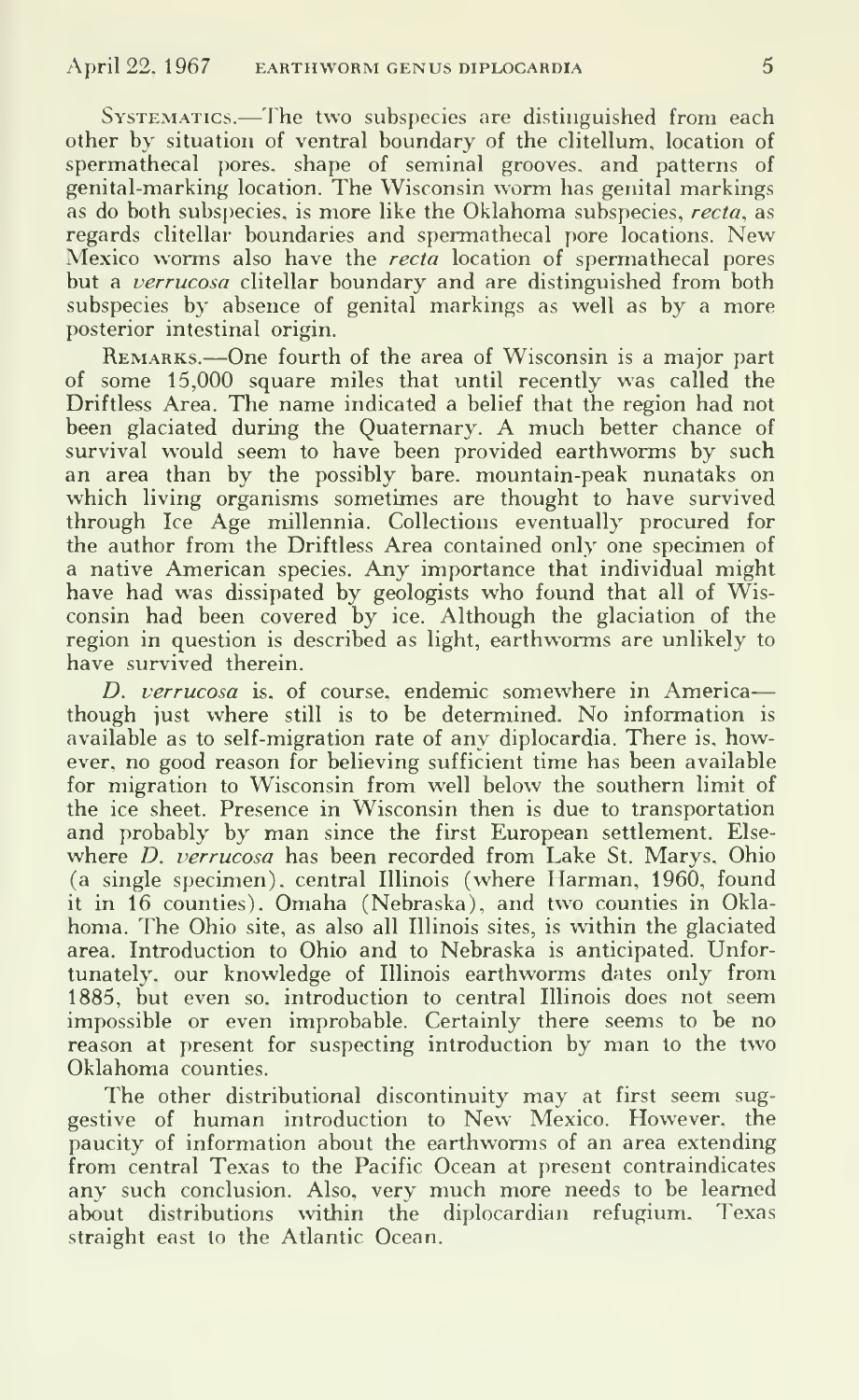#### Diplocardia texensis Smith

- 1924. Diplocardia keyesi texensis Smith, Proceedings, United States National Museum, 66(12):2. (Type locality, Chillicothe, Texas. Types, 2, both sectioned, in the U. S. Natl. Mus.)
- 1965. *Diplocardia* sp., Bhatti, Proceedings, Pennsylvania Academy of Science, 39:8.

Habitat.—Arizona (Gila County). Watershed <sup>F</sup> at <sup>3</sup> Bar Watershed, at ca. 3,800 feet, upper six inches of soil underneath a Turbinella oak bush, March 31, 1966, 5-0-0-2. T. W. Barrett per D E. Beck. Sierra Ancha Exp. Forest, moist, dark, clay loam (soil sample  $\#107$ ) from thicket of walnut and oak trees, about one mile from waterfall at head of Workman Creek, at 7,450 feet, November 22, 1966, 0-1-0. Floyd Stockton per T. W. Barrett.

Pennsylvania (Delaware County). Swarthmore, bank of Crum Creek, November, 1962, 0-1-1. H. K. Bhatti.

Texas (Lubbock County). Lubbock, flower bed. August 16, 1955, 0-0-2. J. E. Sublette per W. J. Harman.

(Victoria County), 0-1-0, (U.S. Natl. Mus. No. 57489). Victoria, 5 miles southeast of town, prairie region, October 7. 1941, 0-2-13. J. D. Mitchell. (U.S. Natl. Mus. No. 57463).

EXTERNAL CHARACTERISTICS.—Size. 44-100 by 2.0-2.5 mm. Segments, 74, 83, 100 (posterior amputees?). 121 (Swarthmore),  $122$ ( +?), 129, 130, <sup>131</sup> (2 specimens), 132, 134, 135. 136. 142, 147, 156 (Lubbock). Color, white. Secondary annulation, usually pro nounced behind male field except in last 8-20 segments, a pre- and postsetal secondary furrow per segment, the posterior secondary annulus usually with a well-marked tertiary furrow and other tertiary furrows may be present. Such annulation makes counting of segments very difficult especially as setae often are unrecognizable externally and dorsal pores are not distinguishable. Body, with a nearly circular cross section posteriorly. Prostomium, epilobous, tongue closed (Swarthmore and 5 Arizona), open (17). Setae, present from ii where none are lacking,  $AB =$  or slightly  $\langle CD,$ BC much  $\lt A A$ , DD ca.  $\equiv \frac{1}{2} C$ , posteriorly BC may become so much smaller as to be only slightly larger than AB, a, b follicles of viii, ix, xviii-xx confined to parietes and in them setae usually seem to be lacking. Nephropores, when detectable, about at  $D$  in iii-vi or vii (several), posteriorly at or well above  $D$  but without regular alternation in level, and accordingly in a rather irregular single rank on each side of the body. First dorsal pore, at 7/8? (1 specimen), ?8/9 (4). 8/9 (1), ??9/10 (1). ?9/10 (1). 9/10 (3), ??10/11 (2), ?10/11 (1), 10/11 (2), ???11/12 (1), ??11/12 (1).

Spermathecal pores, sometimes obviously larger than other genital apertures, superficial, each within a very small protuberance, at or close to A and slightly or immediately behind 7/8, 8/9. Female pores, anteromedian and much closer to  $a$  than to each other, within a distinctly delimited transverse area (occasionally dumbbell shaped) that covers the anterior half of xiv in  $AA$  (14),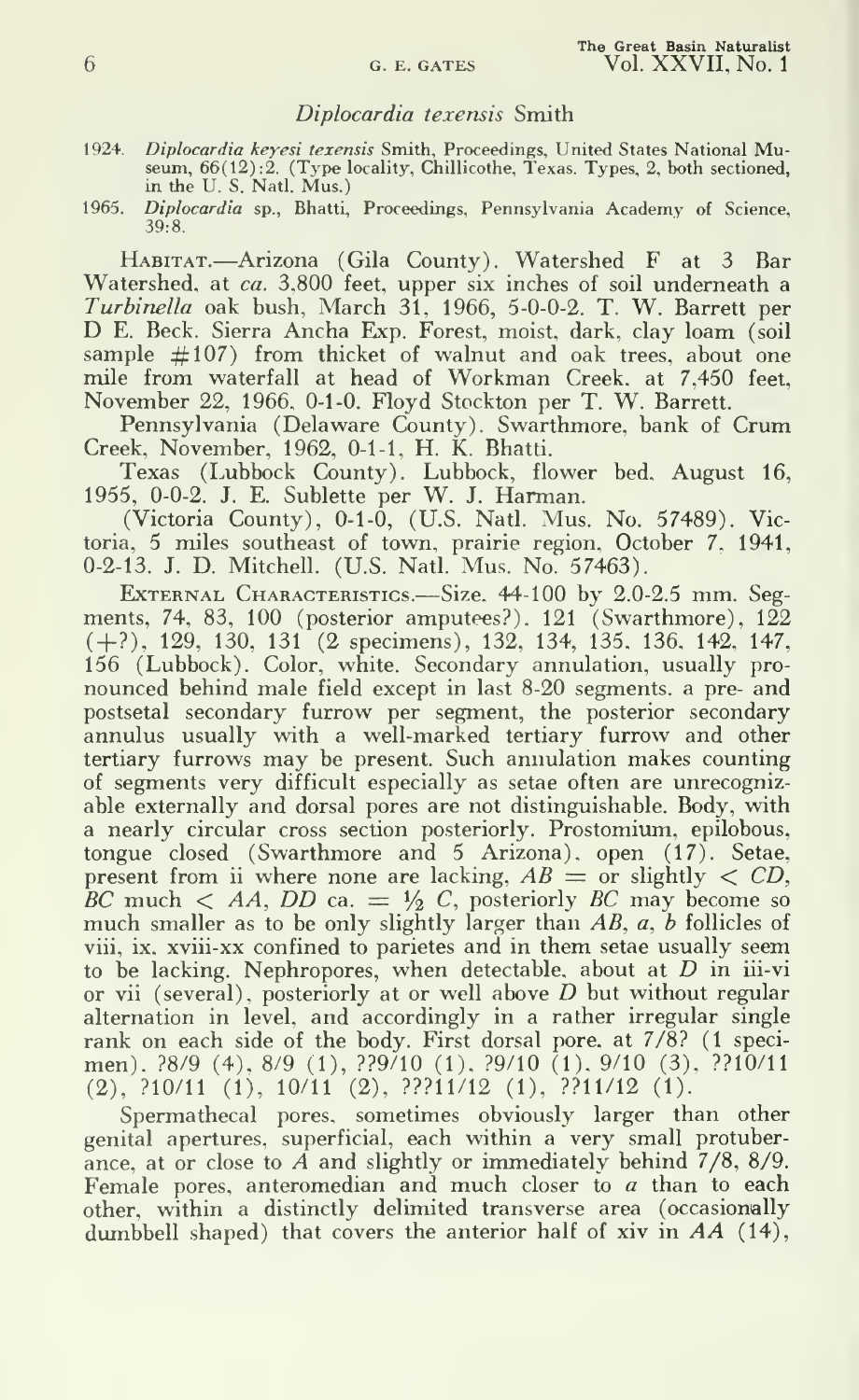a female field unrecognizable in the other worms. Prostatic pores, at ends of seminal grooves and hence at eq/xx and eq/xxii, in  $AB$ . Male pores, each on <sup>a</sup> very small tubercle in a seminal groove and at or just behind level of  $20/21$ , perhaps about at eq/xxi of one Texas worm. Seminal grooves, nearly straight, deep and wide. A postequatorial and preequatorial furrow in xxii, between the A meridians, of the Swarthmore specimen, at first appear to be median continuations of 20/21 and 21/22, with the seminal grooves seemingly confined to xxi. Intersegmental furrows are, however, obliterated across the male field. The latter is not distinctly demarcated, nor is it depressed, but it is distinguished by a greater epidermal opacity that extends well into BC between 19/20 and  $22/23$ . Genital markings, lacking (all).

Clitellum. reddish brown reaching just below A (Swarthmore), to just below C in xxi, to  $mBC$  in xx, in other segments to well below A or nearly to  $mV$ , from eq/xiv to 16/17 (1), or annular in xiv (1), xiv-xv (1), dorsal pores occluded, setae retained, intersegmental furrows obliterated (Swarthmore) or faintly indicated dorsally and gradually becoming more obvious ventrally (some Texas), in xii-xx (Swarthmore, 1 Arizona), xiv-xix  $(12)$ , xiii/n-xix  $(1)$ , xiii-xx  $(2)$ . xii-xxi (Lubbock).

Internal Anatomy.—Septa, 4/5 membranous. 5/6 slightly thickened, 6/7-10/11 increasing a little thicker, 11/12 muscular and opaque or translucent, 12/13 slightly muscular and translucent. Insertions on parietes laterally of 6/7-10/11 are posterior to levels of corresponding intersegmental furrows. Special longitudinal muscle band at mD. too indistinct to be helpful in determination of function of pore-like markings. Gaps in longitudinal musculature show that  $AB$  obviously  $\langle CD$ . Pigment, unrecognizable in sections of body wall.

Gizzards, two, in v-vi (14). Calciferous glands and lamellae lacking. Esophagus usually of nearly uniform width throughout, very slightly widened in xii-xiii, xii-xiv, viii, or xiv and then thin-walled, or even much widened in xviii (2). The inner wall may have at  $mV$  a well-marked and blood-gorged ridge lateral to which there are low and rounded, red or white, nonlamelliform, vertical or longitudinal ridges, or ridges may be replaced by villiform protuberances. Intestinal origin, in  $\overline{xx}$  (12). A widening of the gut in xviii of two worms is believed not to be intestinal but condition did not permit certainty. Typhlosole. first recognizable in region of xxi-xxiii, low but thickened lamelliform. height gradually decreasing posteriorly, unrecognizable behind 50th (1). 80th (1). 63rd (147), or 74th (of 142), segments. The lamella in a posterior amputee of 83 segments was rudimentarv behind the 44th and was unrecognizable behind the 63rd.

Dorsal trunk, single throughout (5), complete, bifurcating under brain, the branches uniting (1) to become the ventral trunk which also is complete. Supra-esophageal, single, adherent to gut reaching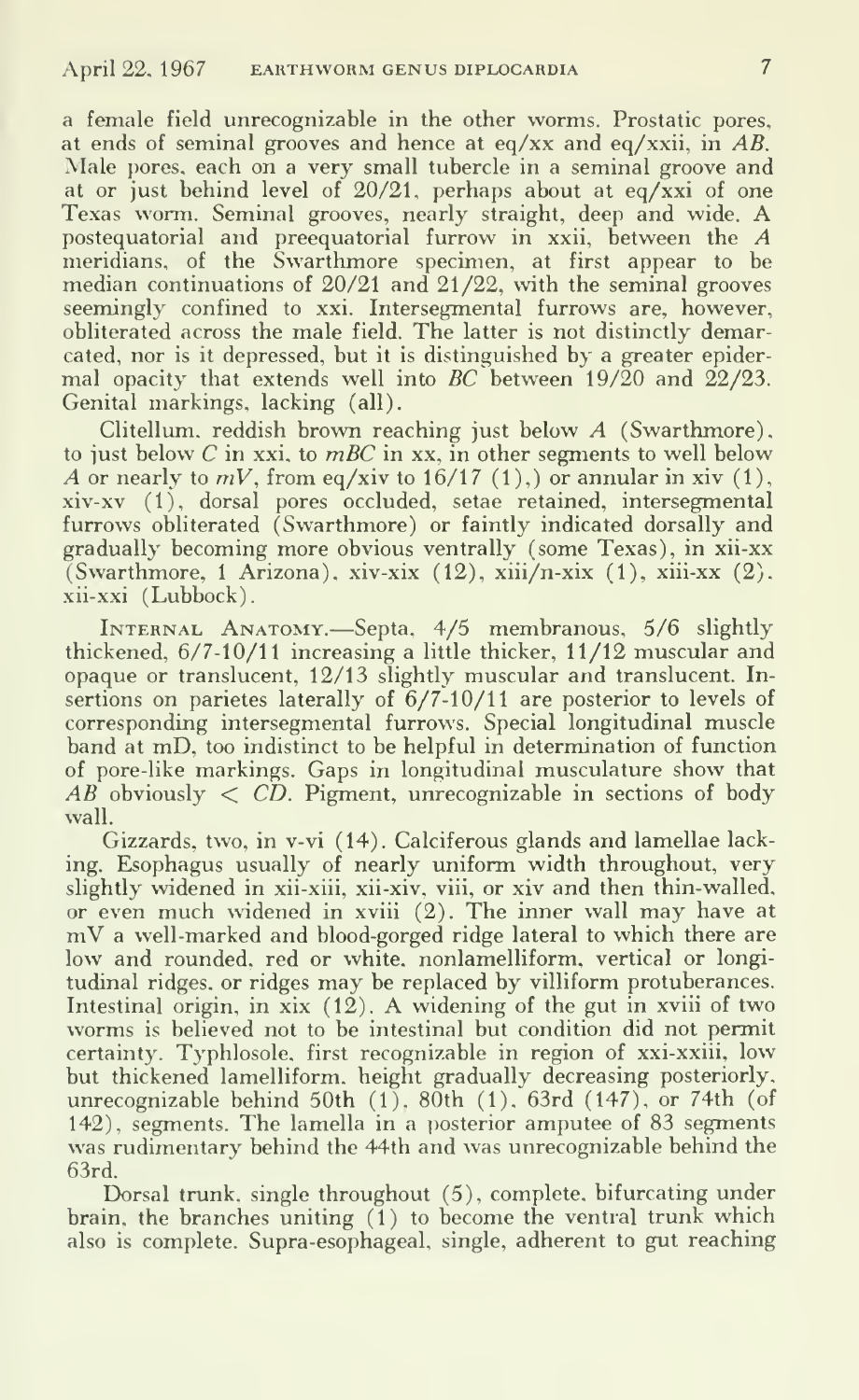into ix and xii. Extra-esophageals, median to hearts, on gut from ix or X through most of xiii. Posterior lateroparietal trunks recognized only from xxi or xx, turning up to join the extra-esophageals on the anterior face of 12/13. Subneural trunk, no trace recognized in any dissected specimen, probably lacking. Hearts, in v not traceable all the way to ventral trunk, in vi-ix lateral, in x-xii probably latero esophageal though no blood is present in filaments passing to dorsal trunk, last pair in xii (14). Segmental commissures, behind clitellum are covered by a layer of chloragogue that often is thicker than the vessel itself.

Nephridia. small, simple, seemingly avesiculate, on parietes in  $AD$  or from  $mBC$  to somewhat lateral to  $D$ , ducts passing into parietes about at  $D$  (or? entrance often not recognizable because of condition).

Seminal vesicles, acinous, nearly filling coelomic cavities (Swarthmore) but larger in xii. Vesicles of ix were not found in several Texas specimens and must have been rather small unless disintegration was involved. Sperm ducts, slender, those of a side uniting in xx shortly before disappearing into the parietes of xxi. Prostates, 5-9 mm. long (Swarthmore and some Texas), ca. 2 mm. long and laterally directed in own segments (Lubbock), or in a Ushaped loop in own segment, or variously twisted or extended, in one worm reaching back into xxviii. Ducts, slender, without muscular sheen, 1-2 mm. long, sinuous or in one or two shortly U-shaped loops, passing into body wall at  $B$  gap. Diagonal muscles, although a number are present in xx-xxii. appear to be weak, no depression may protrude slightly into coelomic cavities of xx and xxii but often seem to have no shafts. When present, setae are straight or nearly so, unornamented or with several fine teeth scattered near the tip.

Spermathecae, small, medium-sized, or reaching to or slightly above level of dorsal face of gut. Ducts, shorter than, as long as, or somewhat longer than the ampullae, narrowest within the parietes and gradually widening entally but without becoming markedly thickened. Diverticulum, as usual attached by a mesentery to the posterior face of the septum in front, along lateral face of duct entally, rather sausage-shaped, sessile (no stalk), opening into duct directly through a single aperture in a middle portion, with 2-5 seminal chambers indicated by the nearly discrete balls of sperm. Copulatory setae were not recognized in ventral follicles of viii-ix.

Ovaries, fan-shaped, with several short or long (and then with as many as 20 ova) egg strings. One egg string of <sup>a</sup> Texas specimen passes well down into the oviduct of its own side. Oviducts, narrowed behind 13/14. (Ovisacs, recorded by Smith, were not recognized.)

REPRODUCTION.—Spermatozoal iridescence is brilliant on male funnels of dissected clitellate specimens with ovarian ova in discrete egg strings. Iridescence in spermathecae was confined to the diverti-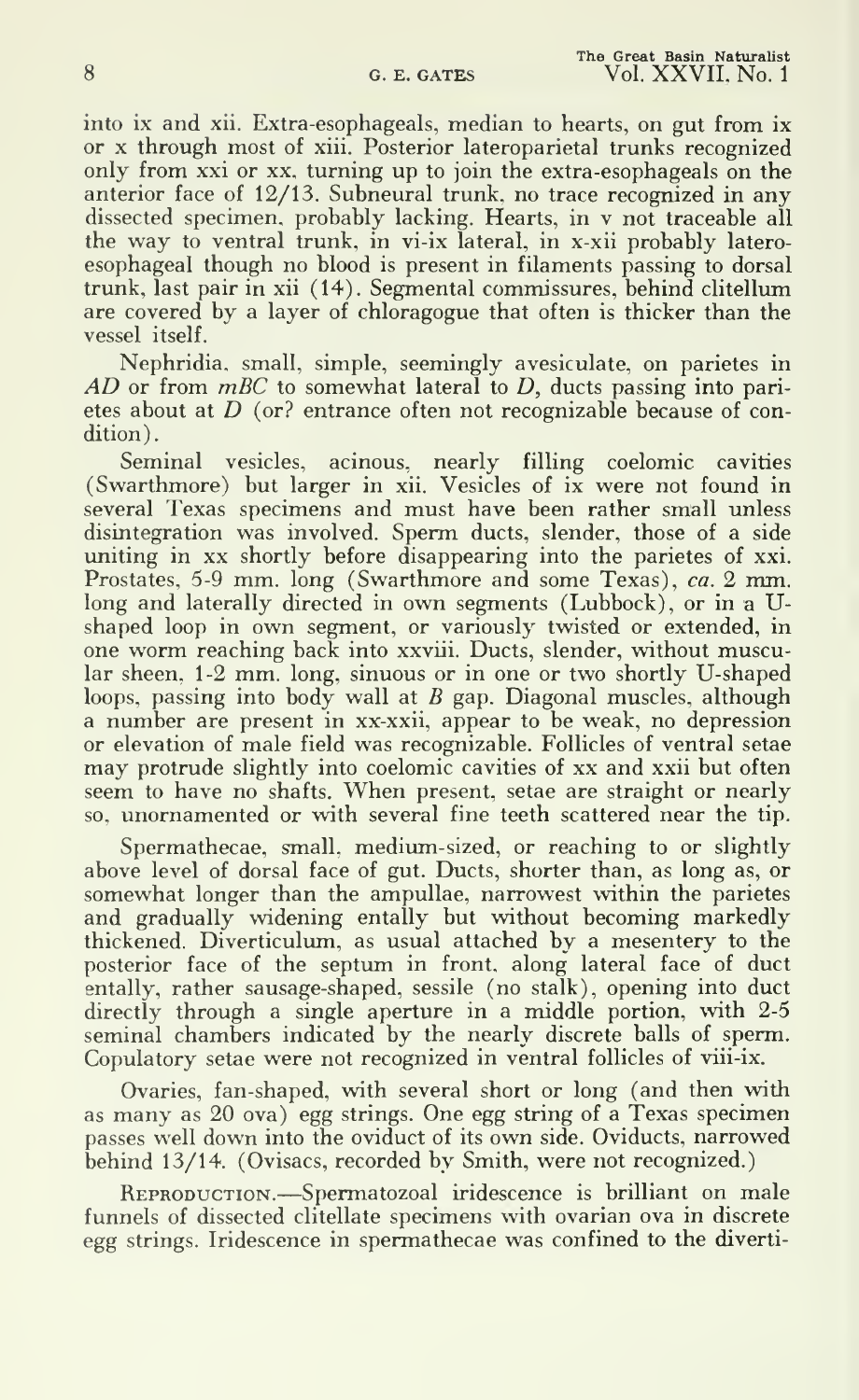cult, and as usual in worms of many other species, was not recognizable in the main axis. Iridescence was lacking in Texas individuals with ovaries still not separated into discrete egg strings even though clitella seemed to be well developed. Copulatory transfer of sperm having been demonstrated by the spermathecal iridescence, reproducing yellowish or reddish fragments.

Distribution.—<sup>A</sup> self-acquired range from Pennsylvania to Ari- zona would be very much larger than that of any other diplocardia. Such is not to be expected of a species that seems, in several ways, to be highly specialized. Absence of records for texensis between the Delaware and Mississippi Rivers is of no significance at present be cause of the paucity of information about earthworms of that area.

Several diplocardias probably have been carried around the United States by man who may have been responsible for presence of texensis in the vicinity of Philadelphia as well perhaps as also in Arizona.

Systematics.—Relationships suggested by the male terminalia are with *Diplocardia keyesi* Eisen, 1896, known only from descriptions of <sup>a</sup> single sectioned worm from Baja. California. Differences from worms herein referred to *texensis* now seem too great to be attributable to individual or even to intraspecific geographic variation. An intestinal origin in xv. in Diplocardia, certainly seems to be primitive. Origin in xix, recorded for each of thirteen specimens of texensis, now seems to represent greatest esophageal elongation in the genus. However, much more information about variation in each of the two taxa is needed.

PARASITES.—Two small nematodes were found in coelomic cavities of a Texas worm.

REMARKS.—Intestinal contents show the worms are geophagous. Soil particles were mostly quartz grains along with bits of mica and black mineral particles of similar size (Pennsylvania) or (Lubbock worms) rounded quartz grains with occasional black bits and numerous yellowish or reddish fragments.

Unusual thickness of the clitellum of one Texas worm is not associated with presence of mature sperm but with spermathecae and ovaries that seemingly are juvenile. The clitellar tumescence may then sometimes be <sup>a</sup> preservation artifact rather than an indicator of height of breeding activity.

Usually seminal grooves or diplocardias are recognizable before the epidermis of clitellar segments begins to become tumescent and also after that condition has completely disappeared. As types were said to be clitellate, supposed absence of seminal grooves needs an explanation, especially as there seems to be no reason to suspect that parthenogenesis (which would allow their elimination) is in volved.